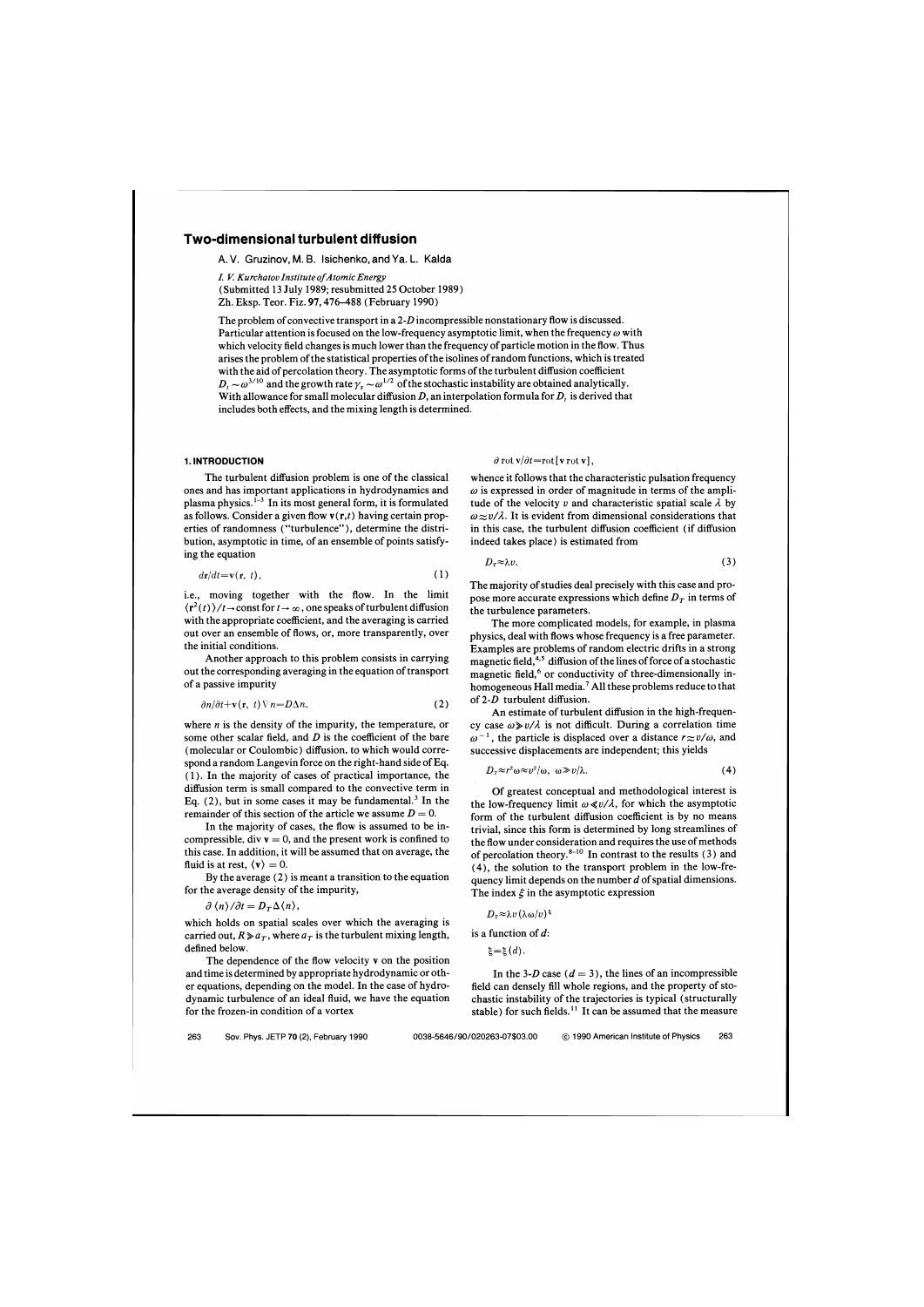of trajectories receding diffusively to infinity is positive. Then we have  $D_t \sim \lambda v$ ; effective diffusion is possible in the stationary case; the index  $\xi$  is expressed  $\xi(3) = 0$ . However, it is not known whether the fundamental assumption that the measure of trajectories receding to infinity is finite is valid. An indication of its validity was obtained in numerical calculations. **l2** 

In the  $2-D$  case

$$
\mathbf{v} = [\nabla \psi(x, y, t), \mathbf{e}_z], \tag{5}
$$

which is the main topic of the present study, the streamlines  $\psi$  = const do not posses stochasticity themselves, since a 2-D region cannot be filled with a smooth, nonself-intersecting curve. It follows that for  $2-D$  turbulent diffusion the timedependence of the flow (or the bare diffusion) is fundamental, i.e.,  $D_T$  vanishes for  $\omega = 0$ , so that  $\xi(2) > 0$ . A lower estimate of  $D<sub>T</sub>$  can be obtained by virtue of the fact that in a time  $\omega^{-1}$ , the particle is displaced by at least  $\lambda$ , and hence we have  $D_T \ge \lambda^2 \omega$ .

Thus for  $d = 2$  we have  $0 < \xi \le 1$  and, as will be shown below, the second inequality is also strict  $\lceil \xi(2) \rceil = 3/10$ . At the same time, the results of several studies contradict this conclusion. For example, in a discussion of the low-frequency asymptotic limit in a  $2-D$  problem, Refs. 4 and 6 proposed results which in our notation correspond to the index  $\xi = 0$ . Outside the dependence on the number of spatial dimensions, Ref. 13 obtained the result  $\xi = 0$  (for non-Gaussian turbulence) and  $\xi = 1$  (in the opposite case).

The inaccuracy of these results is due to the inexactness of the closure of the moment equations,<sup> $4,6$ </sup> or to the superficial analysis of the integral equation in Ref. 13. In a specified sense, a general reason for this type of discrepancy is the use of standard perturbation series, which in low-frequency limits and also in the case of small molecular diffusion coefficient are outside their radius of convergence. This situation is typical of percolation problems having long-range correlations, in particular, the mixing length  $a<sub>T</sub> \ge \lambda$ . Note that the relationship between the problem of diffusion of lines of magnetic force and percolation theory was pointed out in Ref. 6.

The first section of the present article investigates the statistical properties of the contours of constant random stream function  $\psi(x,y,t)$ . In particular, we discuss the reduction of the problem to the standard percolation formulation using a periodic grid, for which several exact results exist, $14$  and also estimate the lifetime of long streamlines, allowing for the time-dependence of the flow. The second



section estimates the turbulent diffusion coefficient. The method of investigation is similar to the approach developed in Ref. **3,** which solved the problem of effective diffusion in a stationary random  $2-D$  incompressible flow in the presence of a small diffusion coefficient  $D \ll \lambda v$ . The third section deals with the relationship between turbulent diffusion and the stochastic instability of particle motion. Finally, we formulate our conclusions. All calculations and reasoning of any degree of complexity are consigned to Appendices.

### **1. GEOMETRY OF RANDOM 2-0 FLOW**

This section discusses the statistical properties of random flow streamlines which are the level lines of a random stream function  $\psi$ . Concerning the latter, the following is postulated:  $\psi(x,y,t)$  is bounded, has a single characteristic spatial scale  $\lambda$ , characteristic amplitude  $\psi \approx \lambda v$ , and characteristic variation frequency  $\omega \ll v/\lambda$ ;  $\psi(x,y,t)$  is not periodic in either space or time; the spatial average is  $\langle \psi \rangle = 0$  for any *t.* The randomness (at a "general location") also assumes that at almost all  $t$  no two of the countable set of singular points (saddle points or extrema) have the same height, the mean density of singular points of each type per unit area being of the order of  $\lambda^{-2}$ .

For simplicity, dimensionless variables in which  $\psi \approx \lambda$  $\approx v = 1, \omega \ll 1, D \ll 1$  are used below.

Among the contours  $\psi$  = const there are lines covering an arbitrarily large area; this is particularly clear from the "contour-dressing" procedure shown in Fig. 1. The size distribution function of the contours is conveniently introduced in the form of the two-index probability  $P(i, j)$  that the separatrix passing through a saddle point selected at random contains i extrema in one of the loops, and j extrema in the other (Fig. 1). As shown in Appendix 1, the asymptotic form of the probability  $P(i, j)$  for  $i, j \ge 1$  is as follows:

$$
P(i, j) \approx i^{-\frac{q}{2}} i^{-\frac{q}{2}}.\tag{6}
$$

Since each contour  $\psi$  = const is included between a pair of closest separatrices, the distribution (6) gives the size distribution function of the contours [see expression (7)].

The relationship of the size of the isolines to the level  $h$ of the cross section  $\psi = h$  and their fractal properties can be determined from the universality of the indices of continuous and grid percolation for a given dimensionality of the problem.'5 In Appendix 2, the relationship between contours and lattice clusters is obtained by perturbating a periodic function, and this leads to the following results.

The distribution function of the contours  $\psi = h(h \ll 1)$ with respect to the transverse size  $a$  is

$$
f_h(a) \approx a^{-(1-1/\nu)}, \quad 1 \leq a \leq a_h,\tag{7}
$$

where  $a_h$  is the maximum diameter for a given h:

$$
a_h=h^{-\nu}, \quad \nu=\nu_3,\tag{8}
$$

(see Ref. 13). For  $a > a_h$ , the function  $f_h(a)$  decreases exponentially.<sup>10</sup> By  $f<sub>h</sub>(a)$  is meant the probability that a point for which  $\psi(x,y) = h$  belongs to a contour with a cross section of order  $a$  (for example, from  $a/2$  to  $a$ ).

FIG. 1. Separatrices (solid line) and nonsingular isoline (dashed line) of The distribution function (7) integrated with respect to a random function.  $h$  is the size distribution of all the contours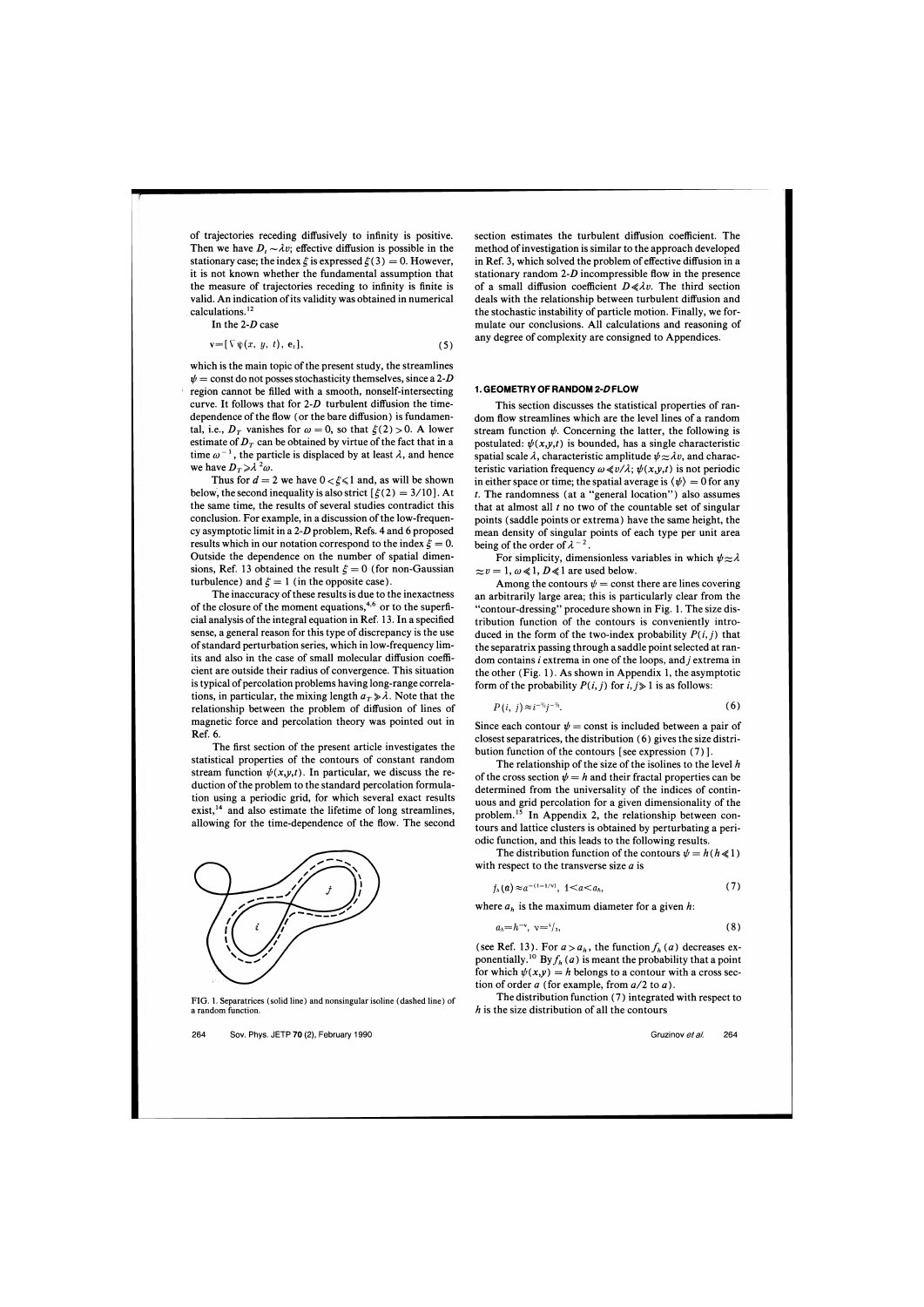$$
F(a) \approx a^{-1}, \tag{9}
$$

which is defined as the probability (fraction of area) of hitting a contour with a size of order a.

Each contour of probability 1 is closed. There exists exactly one open contour, and it is located at the level  $\psi = 0$ .

Long contours  $(a \ge 1)$  have self-similar fractal properties. They are highly sinuous, and as a result, their length  $L$ substantially exceeds the diameter

$$
L(a) \approx a^{d_n},\tag{10}
$$

where  $d_h = 1 + 1/v = 7/4$  (see Ref. 14) is the fractal dimensionality of long contours. Thanks to the absence of selfintersections and hence, effective self-repulsion,  $d<sub>h</sub>$  is less than 2, the number of dimensions of a Brownian trajectory permitting self-intersections.<sup>9</sup>

Having obtained an idea of the static picture, let us consider the kinematics of the contours as  $\psi$  changes with time. The picture is transformed beyond recognition in a time  $\omega^{-1}$ , but for each t the distribution (7) remains valid. Since for a given *h,* short contours are more probable, almost every long contour becomes shorter when it reconnects.

Further discussion requires an estimate of the lifetime  $\tau_h$  (of the halving of the transverse size) of the contour  $\psi = h \ll 1$  with a size of order  $a_h$ . Since in some places such a curve comes very close (a distance much shorter than unity) to itself, this lifetime is appreciably shorter than the characteristic time  $\omega^{-1}$ . As shown in Appendix 3, the following estimate applies:

$$
\tau_h \approx h/\omega. \tag{11}
$$

# **2. ESTIMATE OFTURBULENT DIFFUSION**

To determine the turbulent diffusion coefficient, to the kinematic picture presented above it is necessary to add dynamic considerations on the nature of particle motion in the flow discussed.

As noted above, for  $\omega \ll 1$  the main contribution to the transfer is due to a relatively small number of long streamlines, along which the particles manage to be coherently displaced to a large distance  $a<sub>T</sub> \ge 1$ . This distance (mixing length) is limited by two processes: the finite lifetime  $\tau_h$  of long trajectories  $\psi = h$  and the departure of the particles from the given level  $h$  due to the time-dependence of the flow. To determine which of these effects predominates, it is necessary to compare the times of these processes. Let us find the time  $\tau_p$  at which a particle leaves the level  $\psi = h$ .

For incompressible flow (5), the equations of particle motion are

$$
\frac{\partial x}{\partial t} = \frac{\partial \psi(x, y, t)}{\partial y},\tag{12}
$$

$$
\frac{\partial y}{\partial t} = -\frac{\partial \psi}{\partial x}.
$$

Hence we find the change in  $\psi$  for a given particle:

$$
d\psi/dt = \partial\psi/\partial t \approx \pm \omega,\tag{13}
$$

where the symbols in Eq. ( 12) emphasize the random alternation of  $d\psi/dt$  with the characteristic correlation time  $\Delta t = 1$ , during which the particle is displaced by the characteristic spatial scale. Equation ( 12) signifies a diffusive walk of the particle along the  $\psi$  coordinate with diffusion coefficient  $D_{\psi\psi} \approx \omega^2$ . When small bare diffusion  $D \ll 1$  is taken into account, an additional departure of the particle arises from a given streamline, and hence, also from the height  $\psi$ . Since this process is not coherent with the one discussed above, the diffusion coefficients are summed:  $D_{\psi\psi} \approx \omega^2 + D$ .

Hence we obtain an estimate for the time of departure of the particle from the level  $\psi = h$  (doubling time of the particle level) :

$$
\tau_p \approx h^2/D_{\psi\psi} \approx h^2/(\omega^2 + D). \tag{14}
$$

We now assume that the mixing length is limited by the lifetime  $\tau_h$  of the streamlines, whereas the loss of particles from these lines is not fundamental (the scope of applicability of this assumption will be determined below). In a time  $\tau_h$ , the particle travels a path  $L \approx v \tau_h = \tau_h$  along the trajectory. If this path does not exceed  $L_h = a_h^d h$ , the particle does not have sufficient time to make a complete revolution; it executes many revolutions along a given streamline. In accordance with Eqs.  $(10)$  and  $(11)$ , we have

$$
a \approx \begin{cases} L^{1/d_h} \approx (h/\omega)^{1/d_h}, & \tau_h < h^{-\nu d_h} \\ a_h, & \tau_h > h^{-\nu d_h} \end{cases}
$$

Hence, allowing for Eq. **(8)** we obtain the mixing length

$$
a_r = \omega^{-\nu/(\nu+2)} \tag{15}
$$

and the characteristic level  $h = \omega^{1/(v+2)}$ .

Allowing for the fraction of particles (9) which are located on the characteristic trajectories, we obtain the following estimate of the turbulent diffusion coefficient:

$$
D_T \approx F(a_T) a_T^2 / \tau_h \approx \omega^{1/(\nu+2)},
$$
  
\n
$$
D \le \omega^{(\nu+3)/(\nu+2)} - \omega^{10/13}
$$
\n(16)

The inequality in expression ( 16) determining the limits of applicability of the result was obtained from expressions (11) and (14) as the requirement  $\tau_h < \tau_p$ .

Actually, to estimate  $D<sub>t</sub>$  it would be necessary to carry out the summation over the trajectories of all the scales. Moreover, thanks to the exponential nature of all the relations, the contributions of small ( $a < a<sub>T</sub>$ ) and large ( $a > a<sub>T</sub>$ ) streamlines are equal and agree with ( 16) in order of magnitude.

At higher values of the bare diffusion coefficient,  $D > \omega^{10/13}$ , the time and length of coherence are determined by the departure of the particles from relatively long-lived long trajectories:  $\tau_p < \tau_h$ . In this case, the mixing length is determined by the condition  $L = \tau_p$ , whence, allowing for expressions ( 10)and ( 14), we find

$$
a_r = D^{-\nu/(\nu+3)}, \quad D > \omega^{(\nu+3)/(\nu+2)}.\tag{17}
$$

Then the turbulent diffusion coefficient is

$$
D_T \approx F(a_T) a_T^{2} / \tau_p \approx D^{1/(\nu+3)},
$$
  
\n
$$
D \gg \omega^{(\nu+3)/(\nu+2)}.
$$
\n(18)

which corresponds to the result of Ref. 3, obtained in a somewhat different manner.

Cases  $(15)$ ,  $(16)$  and  $(17)$ ,  $(18)$  can be combined by common interpolation for the coefficient of  $2-D$  turbulent diffusion for  $\omega$ ,  $D \ll 1$ :

$$
D_{\tau} \approx \omega^{1/(v+2)} + D^{1/(v+3)}.\tag{19}
$$

and for the turbulent mixing length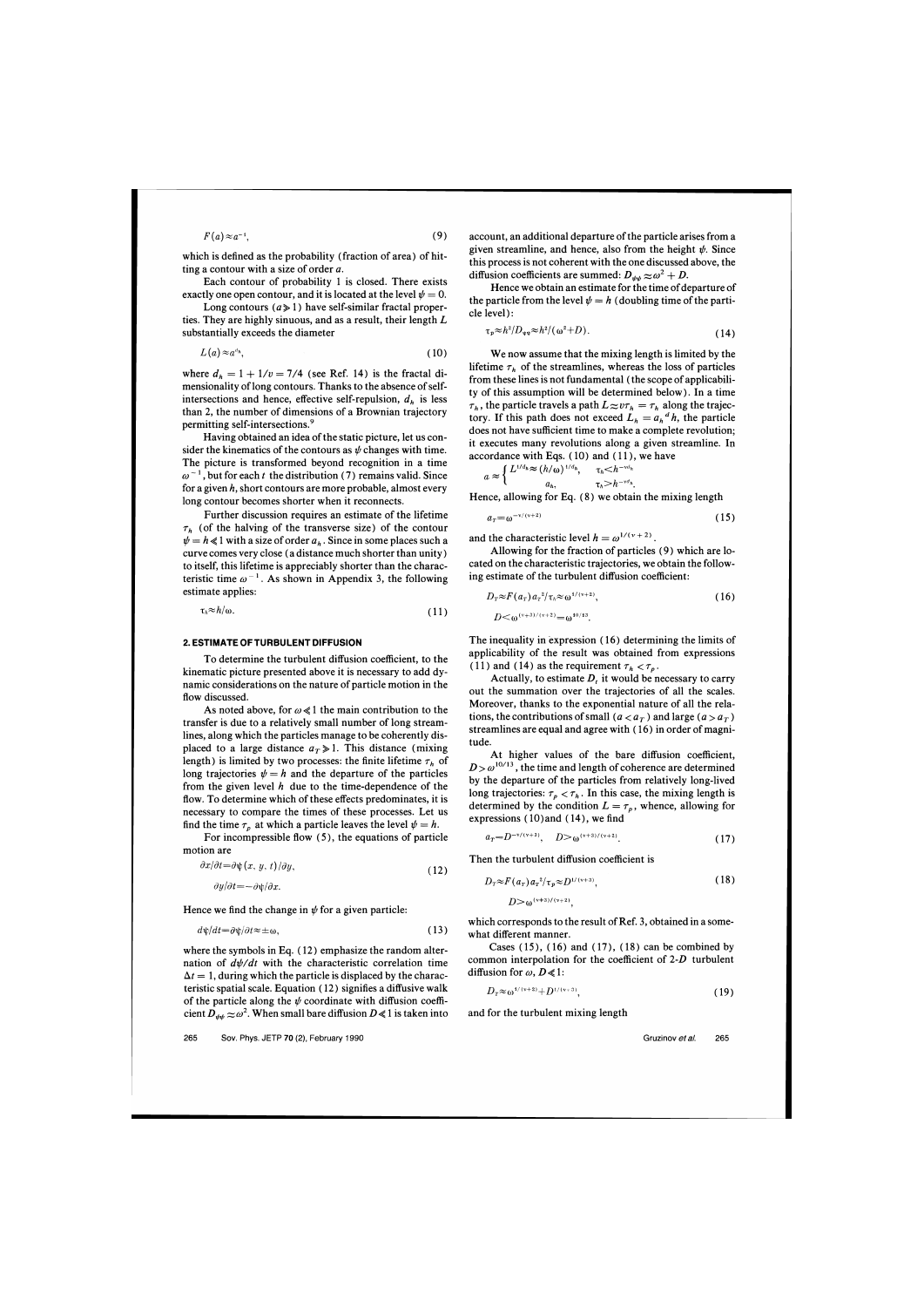$$
a_r = \lceil \omega^{\nu/(\nu+2)} + D^{\nu/(\nu+3)} \rceil^{-1}.
$$
 (20)

Changing to dimensional symbols and substituting the numerical value of the indices, we rewrite expressions ( 19) and (20) in the form

$$
D_{\tau} \approx \lambda v \left[ \left( \lambda \omega / v \right)^{s_{\prime} \cdot o} + \left( D / \lambda v \right)^{s_{\prime} \cdot o} \right], \tag{21}
$$

$$
a_{\mathit{t}} \approx \lambda \left[ \left( \lambda \omega / \nu \right)^{\mathit{t}} \mathit{t} + \left( D / \lambda \nu \right)^{\mathit{t}} \mathit{t} \mathit{s} \right]^{-1} . \tag{22}
$$

# **3. STOCHASTIC INSTABILITY 1N 2-DNONSTATIONARY FLOW**

Usually, diffusion in Hamiltonian systems is attributed to the stochastic behavior of the phase trajectories.<sup>16</sup> One of the key manifestations of such behavior is the exponential dispersal of close trajectories (stochastic instability), characterized by the Kolmogorov entropy (growth rate)

$$
\gamma_{\bullet} = \lim_{t \to \infty} \lim_{b \uparrow (0) \to 0} t^{-1} \ln \frac{\langle \delta r(t) \rangle}{\delta r(0)}.
$$
 (23)

In Eq. (23),  $\delta r(t)$  represents the distance in phase space at instant *t* between a pair of points whose coordinates satisfy the equations of motion, and the averaging is carried out over the initial conditions inside the stochasticity region.

In the absence of molecular diffusion  $(D = 0)$ , the equations of motion of a passive impurity ( 12) are Hamiltonian. In the stationary case ( $\omega = 0$ ), Hamiltonian motion with one degree of freedom  $(2-D)$  phase plane) is integrable, and the effective diffusion is zero [see (16)]. Time dependence  $(\omega \neq 0)$  is equivalent to the appearance of an additional degree of freedom,<sup>16</sup> and stochastic behavior<sup>1)</sup> is possible in a  $4-D$  phase volume.

For the simplest Hamiltonians in the case of a small perturbation ( $\omega \ll v/\lambda$ ), the stochastic regions are usually concentrated in exponentially narrow layers near the separatrices, where the adiabatic invariant of the particle motion breaks down. (The presence of an adiabatic invariant in the remaining regions, as well as the presence of any other integral of motion, effectively reduces the number of degrees of freedom per unit and accordingly eliminates stochasticity. ) In the flow under consideration at a general location, one finds separatrices of arbitrarily large size, along which the reversal time is large, and therefore, the stochastic region is not exponentially small.

The size  $a<sub>s</sub>$  of the trajectories on which the adiabatic invariant breaks down is given by the equality of the particle reversal time  $L(a_s)/v$  and the reconnection time of two neighboring separatrices  $t_{\delta} = [\omega L(a_s)/\lambda]^{-1}$  (see Appendix 3), whence we obtain

 $L(a_s) \approx \lambda (v/\lambda \omega)^{\frac{1}{2}}$ 

$$
a_s \approx \lambda \left( \frac{v}{\lambda \omega} \right)^{\frac{v}{2}(v+1)}.
$$

As shown in Appendix 4, these and longer trajectories are precisely the ones that make the maximum contribution to the stochastic instability growth rate

$$
\gamma_s \approx (\omega v/\lambda)^{\frac{1}{2}} \ln(v/\lambda \omega), \qquad (25)
$$

and after averaging over time, the entire  $(x,y)$  plane is the stochastic region.

It is of interest to note that the stochasticity dimension  $(24)$  is appreciably smaller than the mixing length  $(15)$ :  $a_{s} \ll a_{T}$ . Correspondingly, the relative area of the stochastic instability region  $F(a<sub>s</sub>)$  [see expression (9)] is much greater than the measure of the mixing region  $F(a_T)$ , and the zone of maximum stochasticity includes the mixing region. It follows from this that the cause of the mixing and of the diffusion walk in the case under consideration is not the internal stochasticity of the Hamiltonian, but the external stochasticity, determined by the richness of its topological structure, which is time-dependent. Thus, turbulent diffusion is not a direct consequence of Hamiltonian stochasticity. Rather, both effects are consequences of the time-dependence of the flow.

With inclusion of an arbitrarily small molecular diffusion  $D$ , the impurity density gradients, which grow exponentially with time, will be "smeared" through several of the growth rates (25), but this in no way affects the effective transfer of the trace material when

 $D \ll \lambda v (\lambda \omega/v)^{10/y}$ .

From this point of view, the hypothesis of negative interference of molecular and turbulent diffusion (i.e., the decrease in turbulent diffusion  $D_T$  for a small  $D \neq 0$  in comparison to the case  $D = 0$ ) (Ref. 17) appears to be improbable.

## **CONCLUSION**

Thus, turbulent diffusion in the limit of low frequencies of the change in velocity field  $\omega \ll v/\lambda$  and large Péclet numbers  $\lambda v/D \gg 1$  is sensitive to the dimensionality of the problem and characterized by the presence of long-range percolation-type correlations. Such a problem cannot be solved on the basis of conventional methods of perturbation theory and requires an analysis of the topological properties of random flows by means of methods of percolation theory.

In the  $2-D$  case, there is a simple relationship between random incompressible flows and the lattice clusters of percolation theory. This, as well as the presence of exact results in the theory of 2-D percolation, makes it possible to find the appropriate exponents in the asymptotic form of the turbulent diffusion coefficient  $(21)$  and mixing length  $(22)$ .

In the stationary case, the estimate (21) was checked numerically in Ref. 3, which obtained a satisfactory agreement between the calculations and the analytic theory. It is difficult to carry out analogous calculations for a nonstationary velocity field because of the appearance, caused by  $\omega \neq 0$ , of stochastic instability of the trajectories in Eq. (1).

In the *3-0* case, there is no direct relationship between the topology of the flows and the sets of a level, and therefore, the methods discussed in our work do not extend to this case. In the remark, which continues to hold, on the importance of long-range correlations, the question of the lowfrequency asymptotic forms of *3-0* turbulent diffusion remains open.

The authors thank S. I. Krasheninnikov for discussions and useful critical comments.

#### **APPENDIX 1**

#### **STATISTICS OF RANDOM FUNCTION SEPARATRICES**

The values of  $\psi$  at two different hyperbolic singular points (saddle points) differ with a probability of 1. Therefore, the separatrix closes on itself, dividing the plane into three parts — two bounded and one unbounded (Fig. 1). We introduce the index  $(i, j)$  of the saddle point, as the numbers of extrema in the two bounded parts of its separatrix. We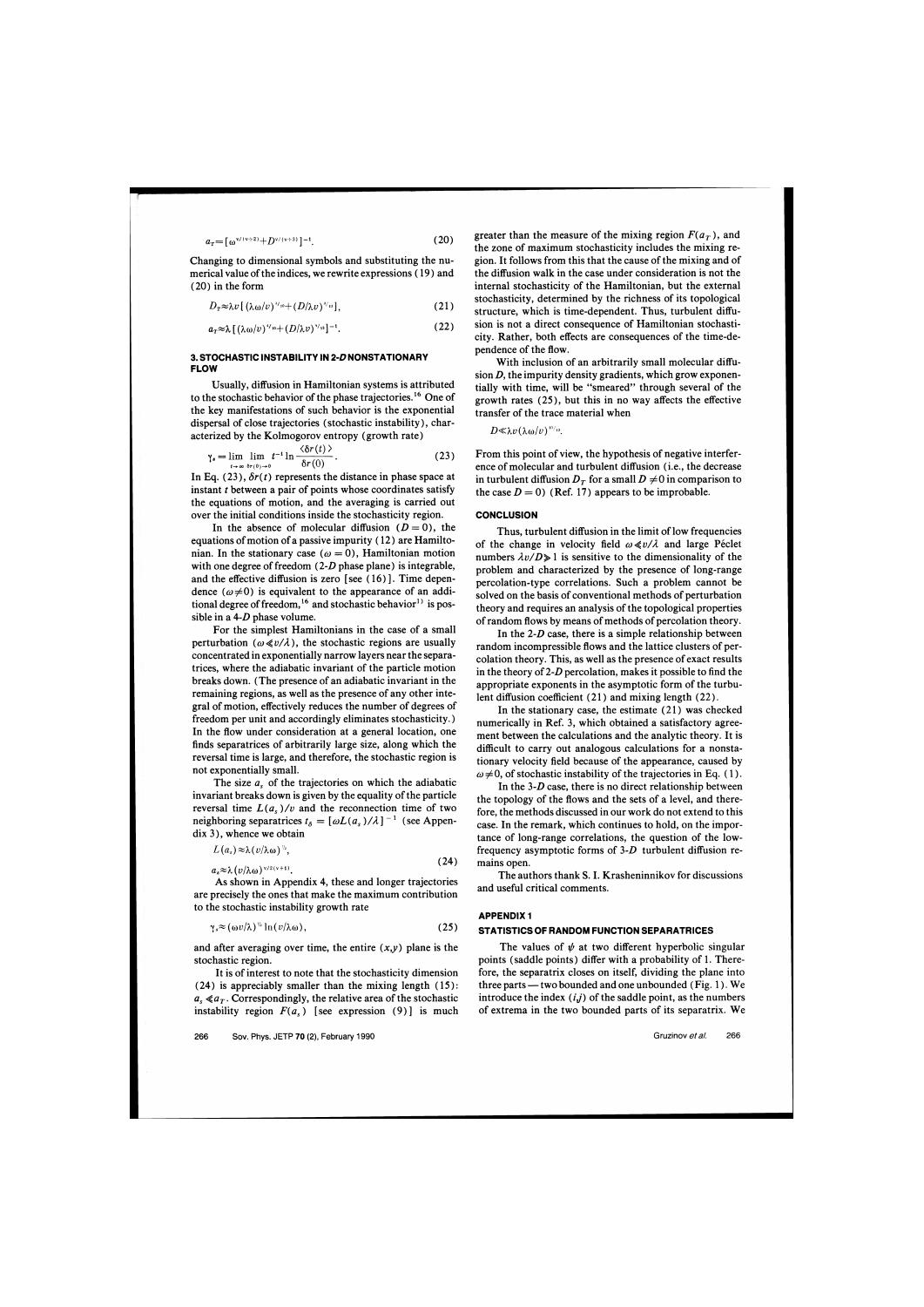distinguish the order of  $i$  and  $j$ , assuming, for example, that the first index corresponds to the part located farther on the left. Let  $P(i,j)$  be the fractions of saddle points with the corresponding indices in a given realization of the field  $\psi(x,y)$ . These fractions are not independent. Indeed, each separatrix with the index  $(i,j)$  is surrounded by a separatrix with the index  $(i + j, l)$  or  $(l, i + j)$ , so that

$$
\sum_{i=1}^{k-1} P(i, k-i) = 2 \sum_{i=1}^{\infty} P(k, l).
$$
 (A1.1)

Introducing the characteristic function

$$
f(x, y) = \sum_{i,j=1} P(i,j) x^i y^j,
$$

we rewrite Eq.  $(A1.1)$  in the form

$$
f(x, x) = 2f(x, 1) - x.
$$
 (A1.2)

The normalization condition  $f(1,1) = 1$  was taken into account in Eq.  $(A1.2)$ . The relation  $(A1.2)$  is of course insufficient to determine  $f$ . It may be assumed that for a random function the parts of the separatrices are independent, i.e.,  $F(i,j) = P_i P_j$ . Then f can also be factored:  $f(x,y) = f(x)f(y)$ , and Eq. (A1.2) gives

$$
f(x) = 1 - (1 - x)^{\frac{n}{2}} = \sum_{n=1}^{\infty} \frac{(2n-3)!!}{(2n)!!} x^n.
$$
 (A1.3)

Expansion of Eq. (A1.3) gives

$$
P(i,j) = \frac{(2i-3)!!(2j-3)!!}{(2i)!!(2j)!!} \approx \frac{1}{4\pi} i^{-\nu_2} j^{-\nu_2}.
$$
 (A1.4)

It is clear that, in fact, the parts of the separatrices are not completely independent, since a large  $i$  means that the value of  $\psi$  at the  $(i,j)$  saddle point is close to zero (see Appendix 2). This raises the chances of  $j$  also turning out to be large. However, the assumption that

$$
P(i, j) \approx i^{-\alpha}j^{-\beta} \tag{A1.5}
$$

for  $i > j$ , where  $\alpha \ge \beta$ , with allowance for the dependence indicated above, leads first to  $\alpha = 3/2$ , and then, as is evident from Appendix 3, also to  $\beta = 3/2$ . It will be shown here that  $\alpha = 3/2$ .

The probability that a point chosen at random will lie on a contour  $\psi$  with a size of order a [see expression (9)] is  $F(a) \approx a^{-1}$ . Since the area enclosed between two successive separatrices is of order 1, this probability can be estimated as the probability that a randomly chosen separatrix contains saddle points of order  $N = a^2$ .

$$
F(a) = \sum_{\substack{i>j \\ i \neq N}} P(i, j) \approx a^{-2(\alpha - 1)},
$$
  
and hence,

$$
\alpha = \frac{3}{2}.\tag{A1.6}
$$

#### **APPENDIX 2**

# **RELATlONSHlP BETWEEN RANDOM FUNCTION LEVEL LINES ANDTHE PERCOLATION PROBLEM**

In this section, we shall discuss in detail a method for reducing the problem of continuous flow to a lattice problem, briefly mentioned in an earlier paper. $3$ 

We shall consider the function  $\psi_0(x,y) = \sin x \sin y$ whose separatrices constitute a  $(\pi,\pi)$  = periodic square lattice at the nodes of which there are saddle points, the size of all the nonsingular contours of this lattice being bounded from above. The idea of the method consists in modeling the random function  $\psi(x,y)$  by a small perturbation of the function  $\psi_0$  that eliminates the existing degeneracies (periodicity and coincidence of the level of all saddle points) :

$$
\psi(x, y) = \psi_0(x, y) + \varepsilon \psi_1(x, y), \qquad (A2.1)
$$

where  $\psi_1 \approx 1$ ,  $\varepsilon \ll 1$ , and the sign and magnitude of  $\psi_1$  at the nodes of the unperturbed lattice are random. Perturbation changes the topology of the isolines  $\psi = h$  in only a small range of heights  $|h| < \varepsilon$ , and the direction of uncoupling of the unperturbed node is uniquely determined by the sign of the expression  $\varepsilon \psi_1 - h$ . In particular, for  $h \to 0$ , the bifurcation direction is random (see Fig. 2).

Let us consider a square lattice, dual to the initial one, whose nodes are located at points where  $\psi_0(x,y) = \text{sign } h$ . We make the convention to connect a pair of nearest-neighbor nodes if at the corresponding saddle point of the initial lattice  $h(\varepsilon\psi_1 - h) > 0$ , i.e., if the relationship acts as a "mirror" for the level line  $\psi = h$  (see Fig. 2). Otherwise, no connection is drawn. Accordingly, the probability of establishing a connection on the dual lattice is

$$
p(h) = \frac{1}{2} - \left| h \right| / \varepsilon, \tag{A2.2}
$$

and the topology of the contours  $\psi = h$  turns out to be uniquely related to the clusters of the percolation problem of the connections on the dual lattice with probability (A2.2).

As we know, the critical probability of percolation of the connections on a 2-D square lattice is  $p_c = 1/2$  (Ref. 10). For  $p = p_c$  on a plane, there is exactly one infinite cluster, and hence, among the contours  $\psi = 0$  there is one infinite one, which is the outer envelope of an infinite cluster on the dual lattice. "Flooding" considerations lead to a similar conclusion.

When  $h \neq 0$  ( $p < p_c$ ), the dual clusters do not exceed the transverse correlation size

$$
a(p) = (p_c - p)^{-\nu} \approx (|h|/\varepsilon)^{-\nu}, \quad \nu = \frac{1}{3}
$$
 (A2.3)

(see Ref. 13), in the sense that the probability of the opposite is exponentially small.<sup>10</sup> Thus, the same holds true for the corresponding contours.

It follows from the method of construction of the dual lattice and of establishment of connections on it that the corresponding level is precisely the envelope of a dual cluster, for which, in the case of its large size in the theory of  $2-D$ percolation, the fractal (self-similar) structure is known, and there is an exact result for the fractal dimensionality  $d = 1 + 1/v = 7/4$  (Ref. 13), relating the length and cross section of the shell [see **Eq.** ( 10) 1.

The results obtained are accurate for  $|h| < \varepsilon \le 1$ , and the estimates (A2.3) and (9) remain valid at the limit of applicability  $\varepsilon = 1$ , when the perturbation is not small, the specific properties of the unperturbed function  $\psi_0(x,y)$  are omitted, and only the essential features of a function of general position remain.

To substantiate the estimates (7) and (9) given in the text, let us note that thanks to the power law dependence (8), the width of a bundle isolines differing in the transverse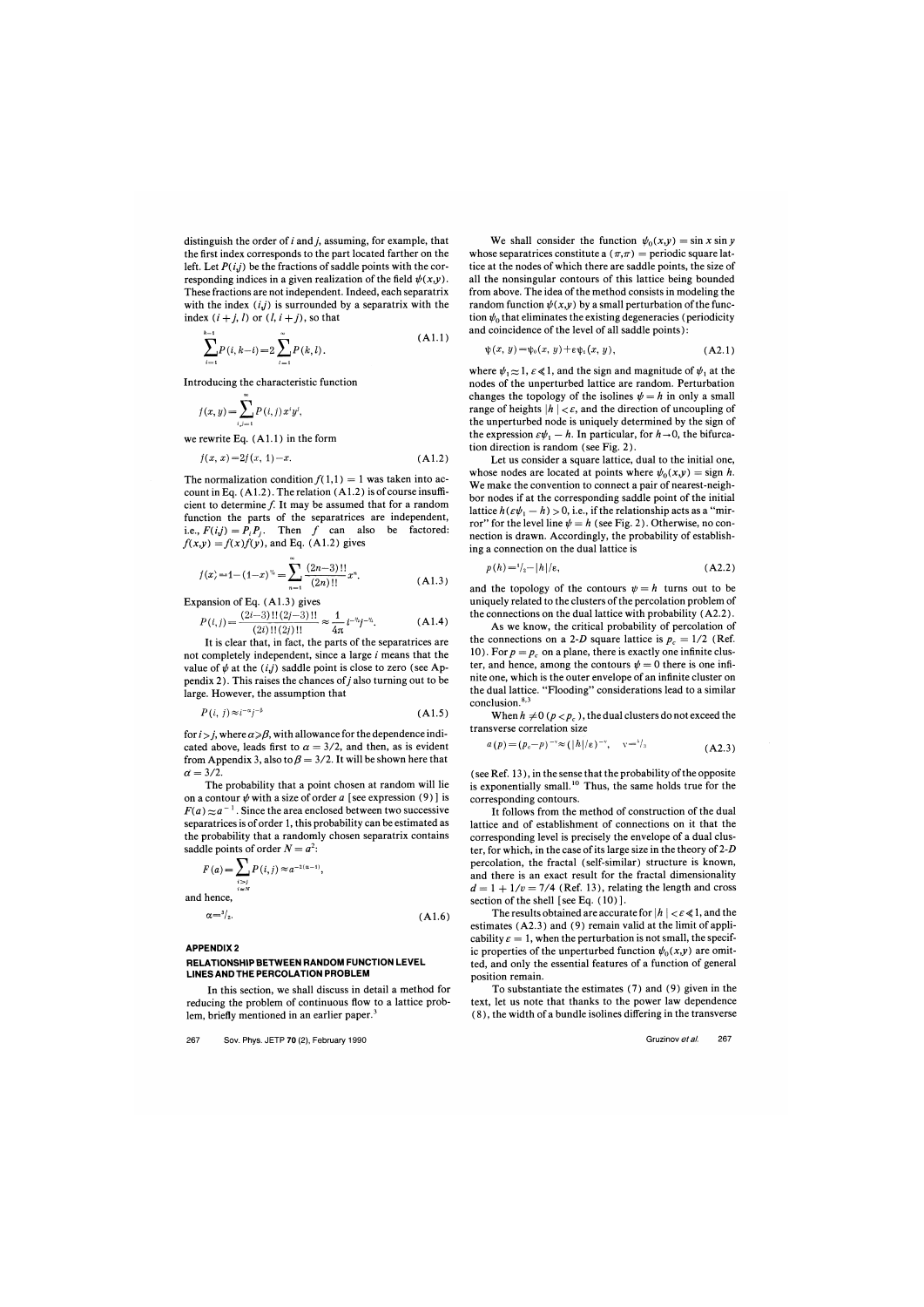

**FIG. 2. Level lines**  $\psi = h \leq \varepsilon$  **of the function (A2.1) and clusters corre**sponding to them.  $\bigcirc$  — nodes of dual lattice.

direction by a factor  $\leq 2$  is of order h, whence we obtain the fraction of area

$$
F(a) = L(a_h) h/a_h^2 \approx a_h^{-1}
$$
 (A2.4)

in accordance with expression (9). Referring the probability  $(A2.4)$  to a unit interval of change in h, we obtain the distribution function **(7).** 

# **APPENDIX 3**

### **ESTIMATE OFTHE LIFETIME OF NONSTATIONARY LEVEL LINES**

We shall consider a contour  $\psi = h \ll 1$  with a diameter on the order of the maximum one:  $a_{\approx}a_h$ . The distance  $\delta$ from this line to the nearest saddle point is determined by the fact that the density of the saddle points on a plane is of order unity:  $\delta L(a) \approx 1$ . By virtue of the unit value of the characteristic gradient  $\psi$ , the same quantity  $\delta$  determines the difference of the level of the nearest saddle point from h. As  $\psi$ changes with time, the level of the saddle point changes at a rate of order  $\omega$ , and hence, it intersects the level h of the line under consideration in a time  $t_{\delta} \approx (L(a_h) \omega)^{-1}$ . For such an intersection, the contour  $\psi = h$  loses (although it can also acquire with lower probability)  $a_j$  loop (i.e., a loop containing *j* saddle points) with probability  $P(i,j)$  [see (A1.5),  $(A1.6)$ , where  $i + j = N \approx a_k^2$ .

Let us now estimate the probability that in one such bifurcation, the contour will immediately be shortened by approximately one-half:

$$
P_{\nu_i} \approx \Big[ \sum_{\substack{j \approx N/2 \\ i+j=N}} P(i,j) \Big] \Big[ \sum_{i+j=N} P(i,j) \Big]^{-1} \approx N^{-(\beta-1)}, \quad \beta \le 3/2.
$$
 (A3.1)

Furthermore, the probability that such bifurcation will take place in a time  $t > t_\delta$  is  $(t/t_\delta)P_{1/2}$ . Equating the latter to unity, we obtain an upper estimate, for the desired lifetime  $\tau_h$  since the loss of length could also accumulate sooner, through less catastrophic reconnections with  $j \ll N$ :



**FIG. 3. Stretching of fluid curve. Dashes denote the separatrices. Fractal lines are straightened for clarity.** 

$$
\tau_h \leq t_b \cdot (P_{\nu_h} = a_h^{2(\beta-1)} / (L(a_h) \omega) \leq a_h / (L(a_h) \omega) = h/\omega.
$$
 (A3.2)

The final estimate for  $\tau_h$  can be obtained by comparing the contours with lattice clusters. Supplementing the picture presented in Appendix 2 with the time dependence, we find that the nonstationary contours  $\psi = h$  can be compared to the nonstationary problem of percolation with a fixed probability  $p(h) = 1/2 - |h|$ , but the probability tests themselves should be conducted again after a time  $\omega^{-1}$  has elapsed. This corresponds to the fact that the number of connections on the dual lattice does not change, but in a time  $t < \omega^{-1}$  the fraction  $\omega t$  of randomly chosen connections is transferred to a different, free, randomly chosen location. If the process of reconnection is replaced by removal, to which corresponds the time-dependent probability

$$
p = \frac{1}{2} - |h| - \omega t, \tag{A3.3}
$$

then such a trial solution only accelerates the degradation of the clusters and their envelopes, i.e.,  $\psi = h$  contours. Thus from (A2.3) and (A3.3) we find the lower estimate for the lifetime of a contour:

$$
\zeta_h \ge h/\omega. \tag{A3.4}
$$

Comparing  $(A3.2)$  and  $(A3.4)$ , we arrive at the result  $(11)$ . We also note that the presence of equality in  $(A3.2)$ has been proven at the same time, i.e.,  $\beta = 3/2$ , which confirms the hypothesis that the large loops of separatrices are independent and the estimate (6) resulting from it.

# **APPENDIX 4**

#### **STOCHASTIC INSTABILITY GROWTH RATE**

The average rate of divergence of close trajectories (23) can be calculated as the rate of elongation of a Lagrangian (fluid) curve, since any curve consists of close points. An arbitrary initial location of the curve guarantees the validity of the averaging.

A characteristic feature of the evolution of the fluid curve is the fact that it catches the saddle points of the flow (see Fig. 3). Let us consider in more detail the process of stretching of portions of the fluid curve along the long streamlines  $(L \ge \lambda)$ .